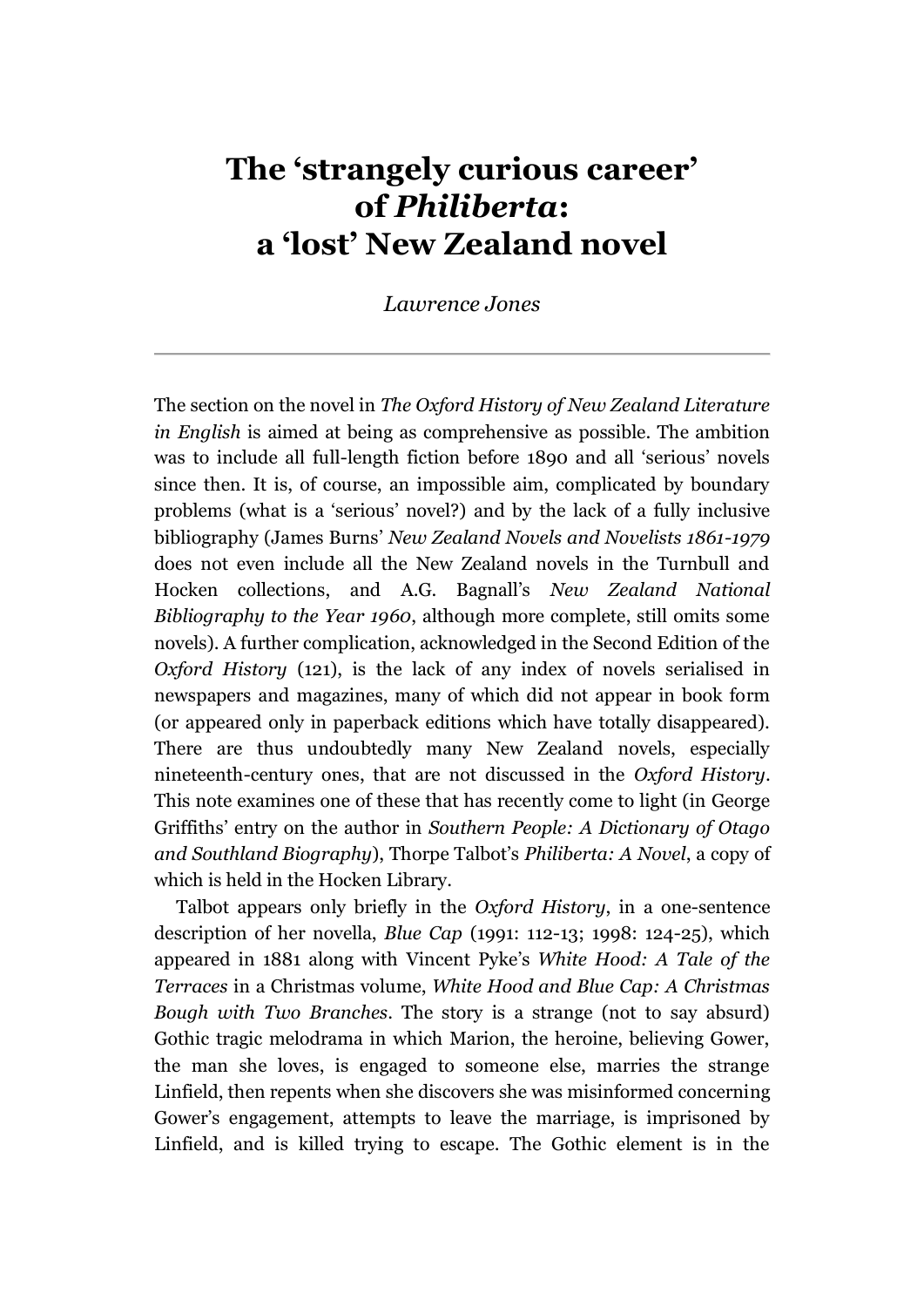character of Linfield, a South Otago run-holder who is deformed by a hump and horns (which he hides by always wearing a blue cap), caused by his mother having seen his father killed by a bull while she was pregnant with him.

Griffiths' entry on Talbot casts some light on her career and identity. Based on a cache of clippings and notes that may have been Talbot's own and which were found in a house in Dunedin and obtained by Griffiths c. 1992, that entry shows her to have been Frances Ellen Talbot, born in 1851 in Yorkshire, probably brought up in Victoria, and resident at least some of the time in New Zealand from probably the late 1870s. In 1882 she published a guide to the Rotorua district, the title page of which identifies her as the author not only of *Blue Cap* and *Philiberta* but also of *Guinevere*, of which there is no other record. *Philiberta* was published by Ward Lock in London in 1883, but the Australian edition, from E.W. Cole Book Arcade in Melbourne, is undated and may have appeared in 1882 (since it is mentioned on the title page of the 1882 guide) and is identified on the cover as ‗The *Melbourne Leader* £100 Prize Tale'. Talbot may have been a professional journalist in these years, although the evidence is not clear. In 1887 she published in the *Otago Witness* a series of travel accounts about a visit to California, and there are also a few clippings of her poems and articles, with source and date unidentified, among the cache of papers. Morris Miller in his book on Australian literature lists her as 'contributor of short stories and poems to "annuals" and miscellanies' (II: 627). In her private life in these years, Talbot was said to have been the mistress of Judge Charles Dudley Ward, a District Judge in Dunedin, Oamaru and other South Island districts. At any rate, she married Ward in 1902 when she was 51 and he 74, six years after his wife's death in 1896. Ward died in Dunedin in 1912 while Talbot lived on in Dunedin in straitened circumstances until her death in 1923.

*Philiberta* is subtitled on the cover (but not on the title page) *An Australian Tale*, is listed by Miller as an Australian novel (II: 627) and is not listed in Burns or Bagnall. However, as Miller notes, the novel also relates to New Zealand. It opens and closes in Victoria, but much of the middle part takes place in Dunedin and later in Canterbury, Otago and Southland during a musical tour, both sections revealing considerable local knowledge. The book is a strange mixture of modes and genres. It is primarily a *bildungsroman*, somewhat anticipating Edith Grossmann's Hermione novels, *In Revolt* (1893) and *The Knight of the Holy Ghost*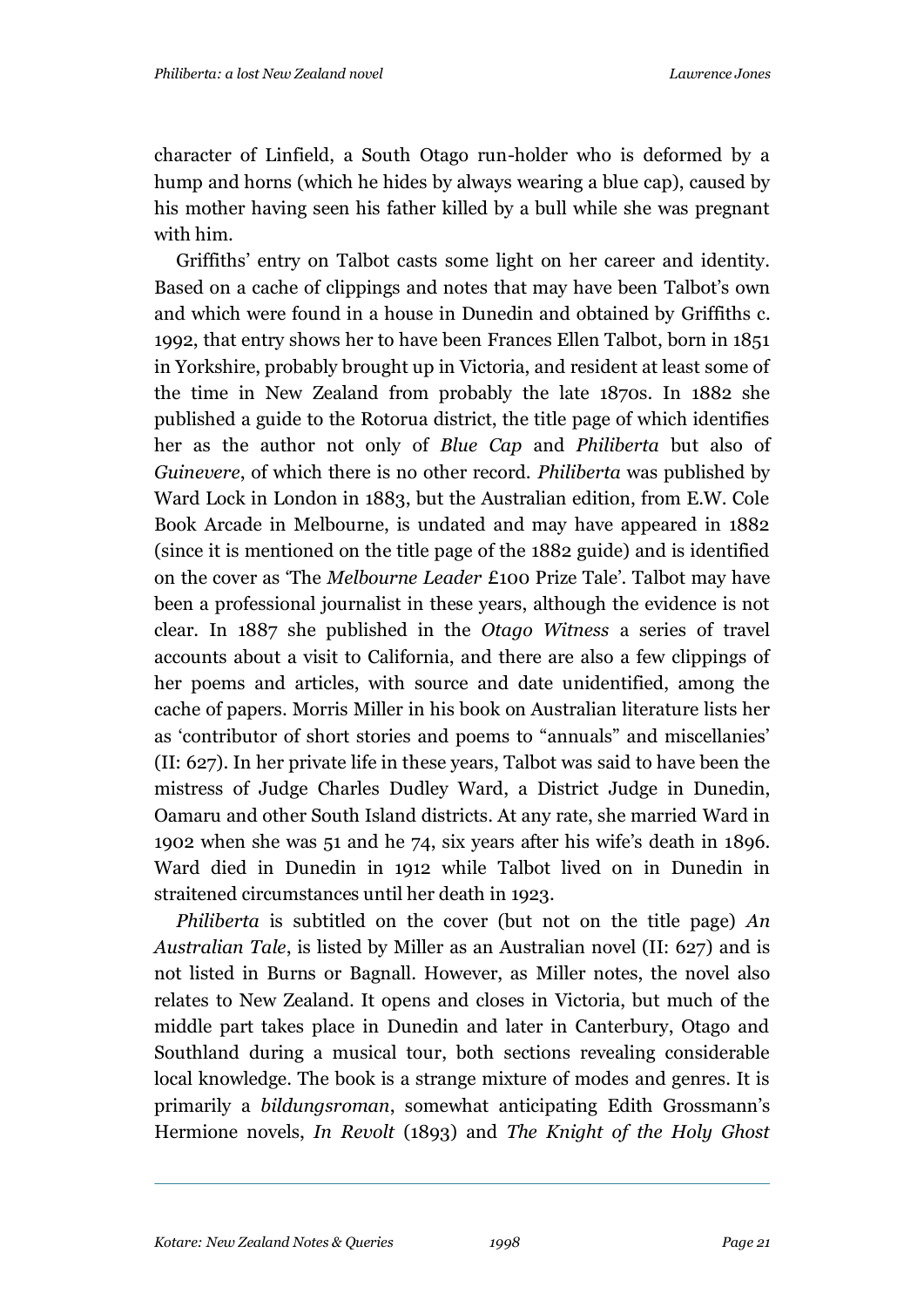(1907), in tracing the life of the heroine, Philiberta Campbell, from her girlhood to her death, showing the development of a strongly independent personality that never finds a fulfilling role in life. As in Grossmann, the *bildungsroman* is crossed with tragic melodrama, but with rather more elements of the romance and the sensation novel and with less didactic intent. (Although there is plenty of material in Philiberta's life that would bear a feminist interpretation, there is little of Grossmann's overt feminism in Philiberta herself or in the omniscient commentary.) The novel is full of sensational events: the death of Philiberta's mother during a bush fire, the violent death of her adoptive parents at the hands of Aborigines angry because their workers had poisoned members of the Aborigine group who were stealing food from the sheep station kitchen, Philiberta's poisoning and near death in the Australian outback, her neardrowning in a shipwreck off the Otago Heads, her eventual death alone in the Australian desert. Much of the sensational action concerns her doomed romance with Edgar Paget, perhaps a dramatised projection of Talbot's own relationship with Judge Ward. On a visit to Dunedin, Philiberta meets Paget, an older man also visiting from Australia, and falls in love with him, but on the eve of their planned marriage she discovers by accident, in good sensation novel fashion, that he is already married. Fleeing from Dunedin, she is caught up in the shipwreck, is assumed to be drowned, but is picked up by another ship, carried around the South Pacific, and finally returns to Australia where she has a series of adventures furthering her 'strangely curious career' (203). These adventures include her anonymously giving her money to save Paget from bankruptcy, and her establishing herself as a singer and actress and travelling with a theatrical troupe through the outback (where she nearly dies), before she settles for several years disguised as a man working on a sheep station. After another interval in New Zealand with a travelling musical troupe (in which she is a 'male' violinist), she returns to Australia, and, still disguised as a man, enters the employ of Paget where, unrecognised by him, she helps to care for his alcoholic wife (with echoes of *Jane Eyre* as well as the Shakespearian romance tradition)— the strangest experience in that wholly strange life' (300). When Paget's wife finally commits suicide, the reader may expect the usual *mort vivant* of the sensation novel, with Philiberta revealing herself to Paget, returning from the dead to claim him (as his employeeconfidante she had often heard him declaiming his love for the 'dead' Philiberta). Instead, she discovers he has now fallen in love with her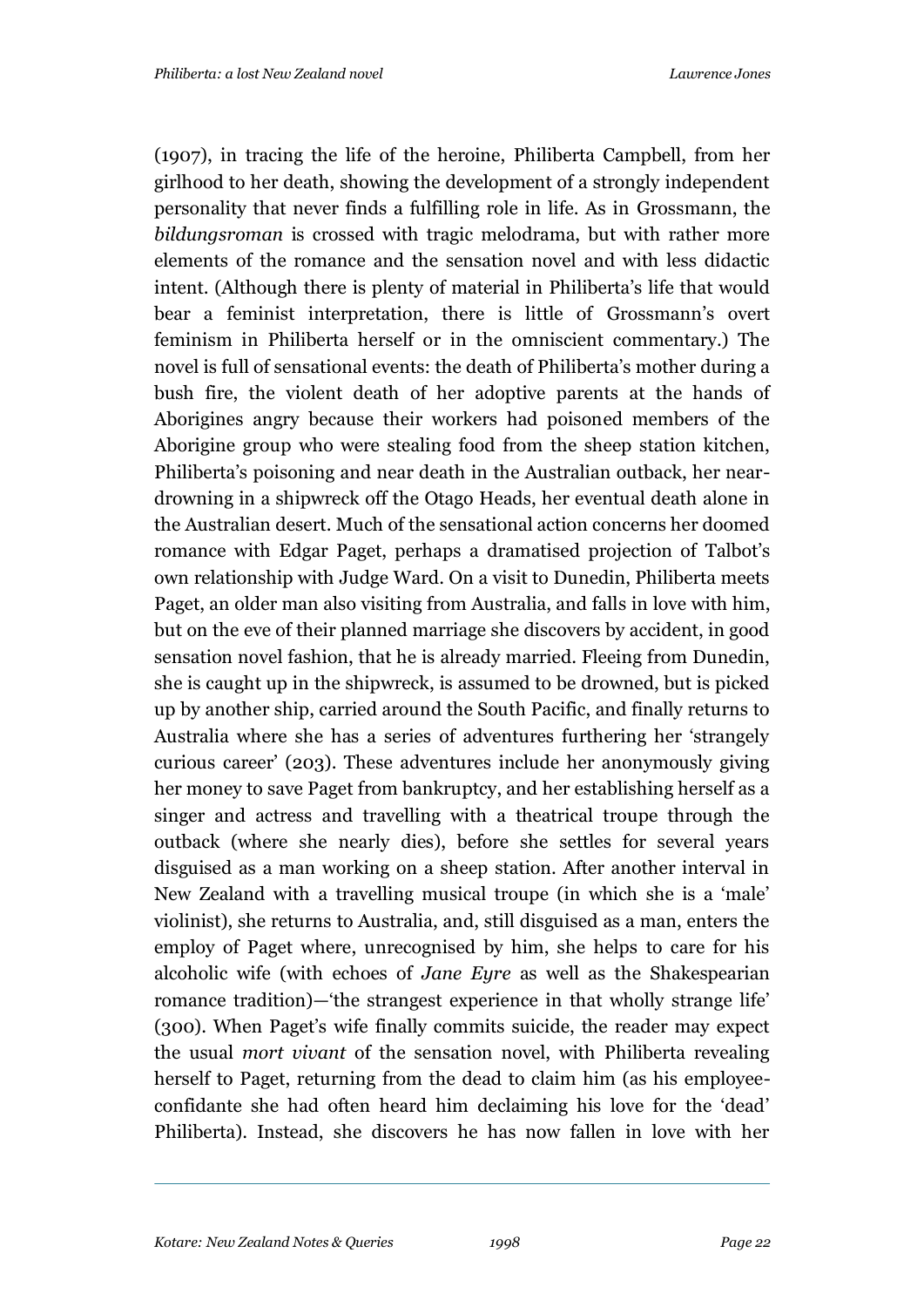actress friend (who is herself in love with Philiberta's earliest suitor), and she takes herself off to the desert to die alone. Less than 400 pages long, the novel has enough sensation, romance, and melodrama to fill several three-deckers.

Yet the capacious, almost picaresque narrative also contains relatively unassimilated elements of naive realism and social observation. The Dunedin chapters have lengthy descriptions of Talbot's favourite places, even including a chunk of Thomas Bracken's poem on Nicholls Creek, and a semi-satirical presentation of a circle of Dunedin free-thinkers, the Free Thought Society, which reads as if it were pointing towards actual persons (the Society existed at the time and had among its members Sir Robert Stout and Vincent Pyke) and which includes as Philiberta's friend and good hostess a Mrs Retlaw, whose name could possibly be the mirrorversion of a real Mrs Walter. The middle Melbourne sequence has an eighteenth-century-style inset story about Philiberta's actress friend and how her life has embittered her against men and respectable society, while the second South Island sequence has a long first-person account by a minor member of the travelling musical troupe that includes somewhat ironic tour-guide descriptions of Kaiapoi, Oamaru, Naseby, St Bathans, and other places, even referring us to Vincent Pyke's description of Dunstan (Cromwell) Gorge in *Wild Will Enderby* (Pyke 1873, 16), and also including an account of Judge Ward's heroic actions in a fire in Timaru in 1878.

As in *Blue Cap*, the extreme shifts in tone and subject matter are to some extent covered over by a loquacious omniscient narrator who moves easily from irony and satire to highly rhetorical dramatic descriptions and expressions of emotion, and who overtly expresses opinions about such matters as Australian racism, fundamentalist religion, and smug New Zealand rationalism. As much as the work of George Chamier, Talbot's novel shows how the colonial version of the Victorian popular novel could be a kind of gladstone bag containing everything from the odds and ends of journalism to the standard devices of melodrama. No undiscovered masterpiece, *Philiberta* is nonetheless an interesting document in New Zealand literary and social history.

## WORKS CITED

Bagnall, A. G. (with the assistance of P. A. Griffith and K. S. Williams). *New Zealand National Bibliography to the Year 1960, Volume I: To 1889*. Wellington: P. D. Hasselberg, Government Printer, 1980.